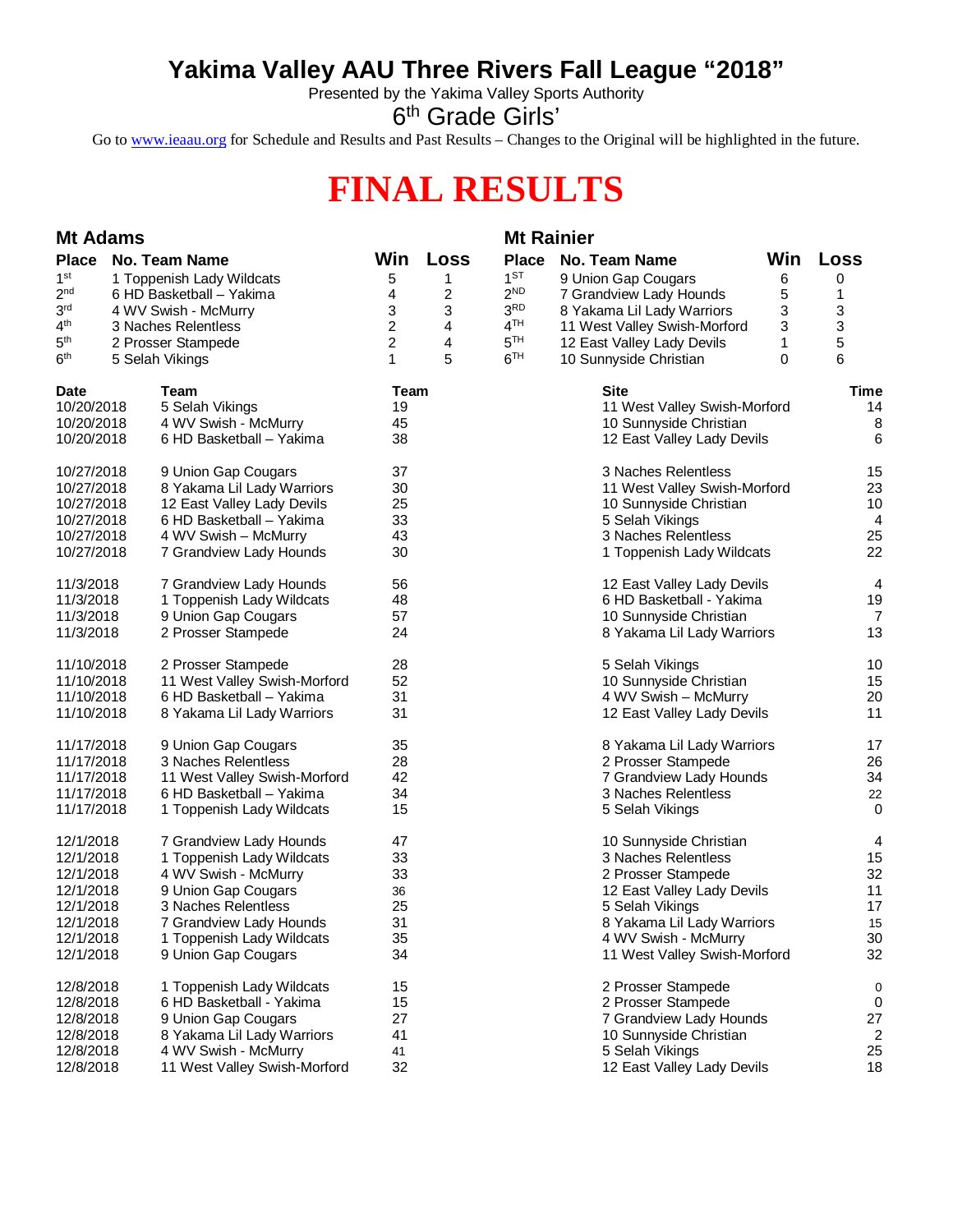**Mt Adams Division Championship Team Toppenish Lady Wildcats Coach: Nicole Zavala Players: Jayla Zavala, Athena Gutierrez, Jianna Felan, Tatiana Camacho, Anika Ramos, Nadia Cisneros, Adelaide Norman, Alyssa Gonzalez, Jewelisa Landa, Serene Corpuz**

**2 nd Place Team HD Basketball Coach: Heather Shurtleff Players: Makenna Heinle, Charlene Schutz, Madilynn Shurtleff, Lily St Mary, Braylee Pendleton, Cheyenne Hull, Jaelyn Rubright, Milie Wilkey, Alexis Giles, Herbie Wright, Sophie Blodgett, Elayna Blodgett, Deidra Phillips**

**3 rd Place Team WV Swish Coach: Benjamin Mcmurry Players: Kara Winslow, Millea Mcmurry, Heather Barbee, Aria Youngblood, Jocelyn Mccoy, Ariana Ramos, Lauren Hatfield, Hannah Betterton, Sofia Rodriguez-Chen, Aneya Rodriguez**

**4 th Place Team Naches Relentless Coach: Damon St Martin Players: Addilyn Vanwagoner, Emilee Shoemaker, Denali St Martin, Bella Rowe, Jayda Gooler, Olivia Kennedy, Juliette Marney, Madelyn Jewett, Kaitlyn Vanamburg, Ellie Bost**

**5 th Place Team Prosser Stampede Coach: Matthew Garcia Players: Joslyn Garcia, Tessa Halfmoon, Malli Rude, Abigail Jensen, Soleil Hoefer, Kammie Dunkin, Gavyn Robillard, Payton Baudrau, Margaret Galbraith**

**6 th Place Team Selah Vikings Coach: Jacob Depell Players: Lilly Depell, Samantha Vargas, Addison Nelson, Ellie Henson, Olivia Cuevas, Claire Hudson, Jayda Hernandez, Londyn Leadon**

**Mt Rainier Division Championship Team Union Gap Cougars Coach: Krissy Valdez Players: Jazybyl Espinoza, Natalia Frederick, Citlali Martinez, Giselle Ceballos, Danielle Corbray, Maya Amos, Rihanna Espinoza, Lilyana Palomares, Sasha Totus**

**2 nd Place Team Grandview Lady Hounds Coach: Cynthia Medina Players: Jazaille Flores, Justine Freeman, Annabelle Alvarez, Myla Armendariz, Ava Mora, Amaya Benitez, Baylee Hamm, Sophia Flores, Ileana Delgado**

**3 rd Place Team Yakama Lil Lady Warriors Coach: Jose Torres Players: Malia Wheeler, Aaliya Sam, Naylanee Strom, Angeles Torres, Marisa Badillo, Averie Brandt**